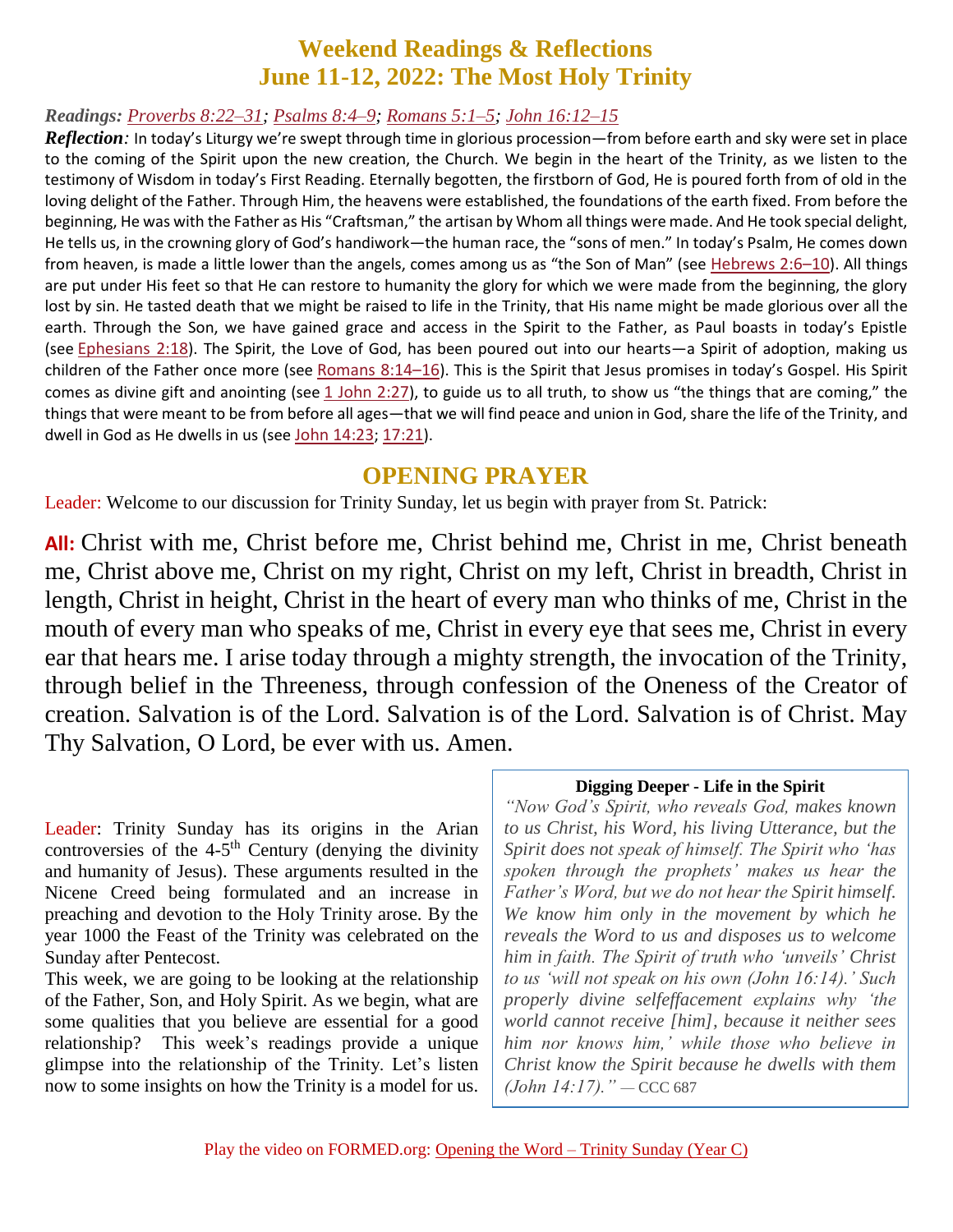#### **FIRST READING** ~ Proverbs 8:22-31 ~

Thus says the wisdom of God: "The LORD possessed me, the beginning of his ways, the forerunner of his prodigies of long ago; from of old I was poured forth, at the first, before the earth. When there were no depths I was brought forth, when there were no fountains or springs of water; before the mountains were settled into place, before the hills, I was brought forth; while as yet the earth and fields were not made, nor the first clods of the world. "When the Lord established the heavens I was there, when he marked out the vault over the face of the deep; when he made firm the skies above, when he fixed fast the foundations of the earth; when he set for the sea its limit, so that the waters should not transgress his command; then was I beside him as his craftsman, and I was his delight day by day, playing before him all the while, playing on the surface of his earth; and I found delight in the human race."

*The passage from Proverbs is a unique reference to the Wisdom of God personified, playing, creating 'beside God'. At times it has been interpreted as reference of the Word of God (Jesus) or the Power of God (Holy Spirit).* 

- *Have you ever considered Jesus having a pre-existent life before being 'born of Mary'? What does this mean for Jesus' relationship with the Father?*
- *What strikes you about the image of God in the passage from Proverbs: Have you ever considered God 'delighting day by day', 'playing....' How might this help you relate to God?*



#### **SECOND READING**  $\sim$  Romans 5:1-5  $\sim$

Brothers and sisters: Therefore, since we have been justified by faith, we have peace with God through our Lord Jesus Christ, through whom we have gained access by faith to this grace in which we stand, and we boast in hope of the glory of God. Not only that, but we even boast of our afflictions, knowing that affliction produces endurance, and endurance, proven character, and proven character, hope, and hope does not disappoint, because the love of God has been poured out into our hearts through the Holy Spirit that has been given to us.

*St Paul shares with his community in Rome that the experience of Christian faith brings peace and hope. Sometimes we can only know what we have by imagining what life is like without it.* 

*What would life be like for you without Jesus?*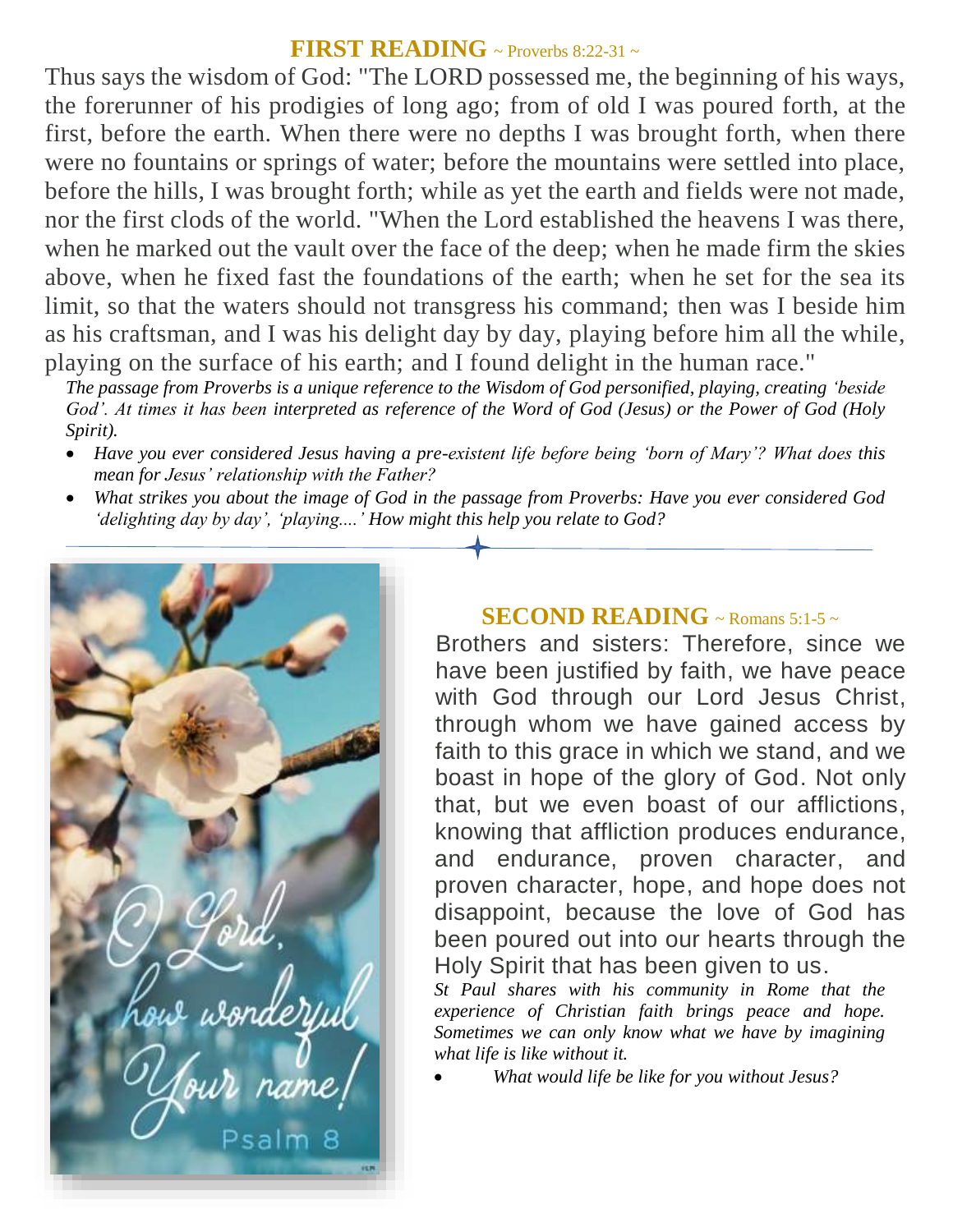#### **GOSPEL**  $\sim$  John 16:12-15  $\sim$

Jesus said to his disciples: "I have much more to tell you, but you cannot bear it now. But when he comes, the Spirit of truth, he will guide you to all truth. He will not speak on his own, but he will speak what he hears, and will declare to you the things that are coming. He will glorify me, because he will take from what is mine and declare it to you. Everything that the Father has is mine; for this reason I told you that he will take from what is mine and declare it to you.

*Jesus knows that disciples are not ready to know the complete truth immediately.* 

 *Have you experienced the gentle guidance of the spirit into a deeper truth and freedom? Is there any area of your life where you desire more freedom? Do you recognize the desire for a deeper freedom is the sign of the spirit? What is the 'truth' (desired in you by the Spirit) that you would like to live? Reflecting over the past week consider any 'God moments' where you have felt God speaking to you through experiences, people, books, prayer time, emotions...* 

 *What do you think God is trying to 'speak' to you? The work of the Holy Spirit is to 'glorify'.* 

 *Have you experienced your mind and heart being turned to wonder and awe at creation, salvation, the sacraments of the Church, the gift of heaven? When was the last time you experienced a deep sense of rejoicing and praise / glory to God?*



# **MEDITATION**

How can we know God personally and grow in our understanding of his wisdom, truth, and love for us? Jesus made a claim which only God can make - he knows all things the present and the past, as well as the future. Jesus not only claims to speak the truth, he calls himself the very source of truth when he proclaims that he is the way, the truth and the life (John 14:6). Now Jesus promises to send his disciples the Spirit of truth who will guide them in understanding all that Jesus came to say and do! Jesus tells his disciples that it is the role of the Holy Spirit to reveal what is true. It is through the gift and working of the Holy Spirit, who enlightens our hearts and minds, that we come to understand that the Godhead is a trinity of persons - Father, Son, and Holy Spirit.